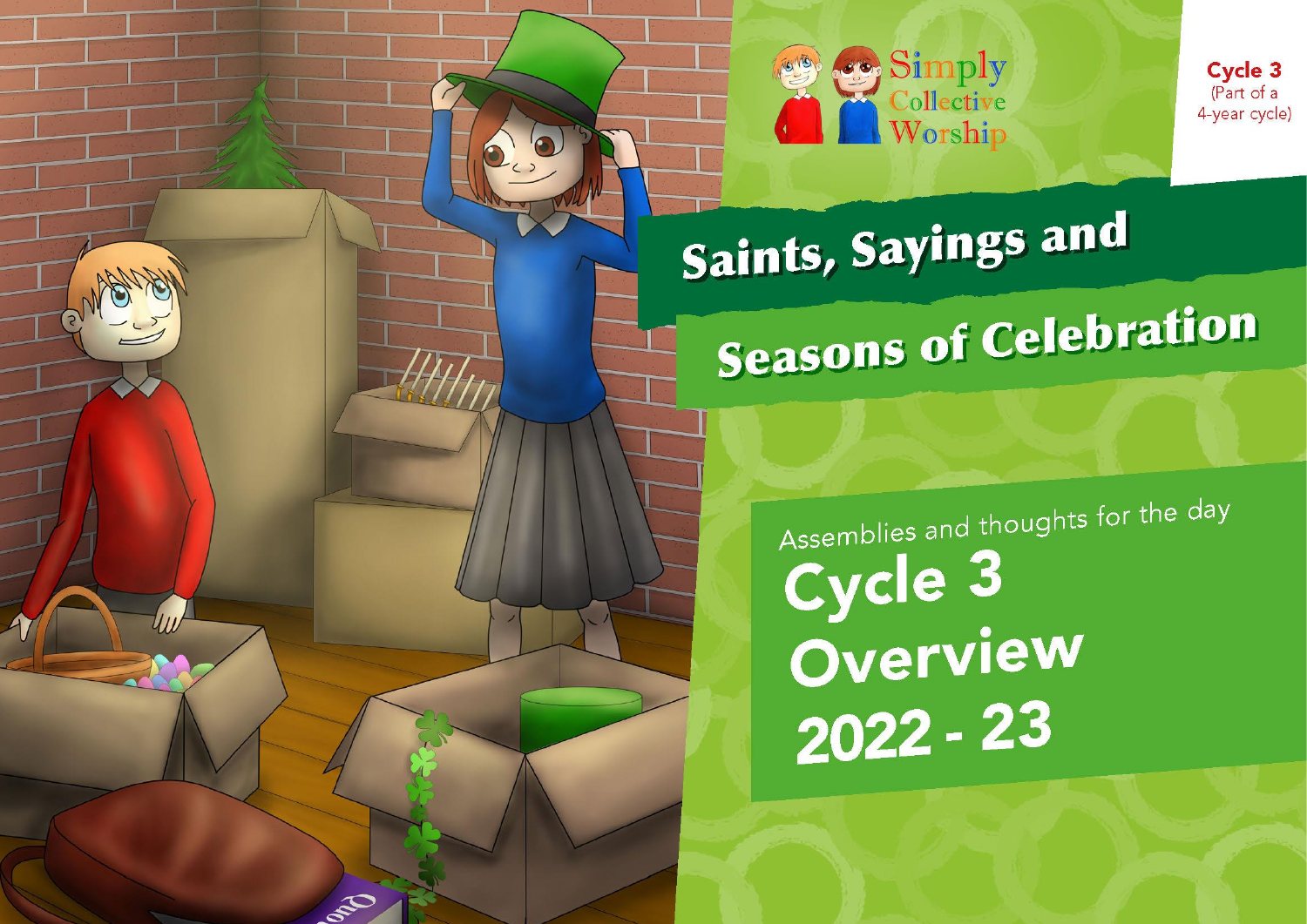### Aims:

• To provide a four-year scheme that will support primary schools to develop important individual and community values whilst meeting the statutory requirements to provide daily acts of collective worship.

## The Resource:

- **•** Each week has an overall theme.
- Each week has one larger 'assembly', designed for a gathering of the whole school.
- **•** Each week has four smaller 'thought for the day' or reflections, these are suitable for Key Stage 2 but can be adapted for Key Stage 1 / Foundation Phase.





#### Simply Collective Worship – Cycle 3 Overview 2022-23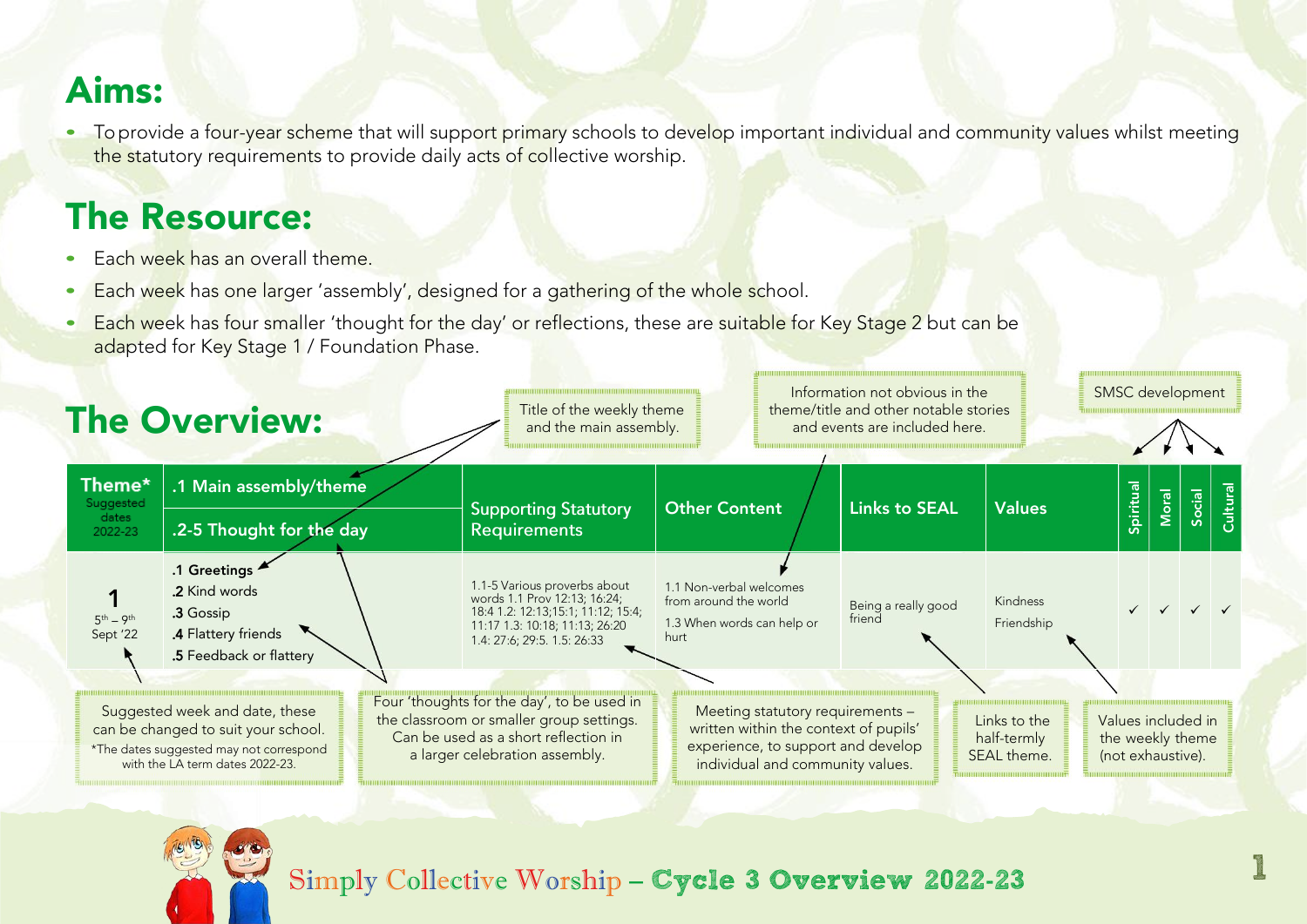| Theme <sup>*</sup><br>Suggested                            | .1 Main assembly/theme                                                                                                                                      | <b>Supporting Statutory</b>                                                                                                                                        | <b>Other Content</b>                                                                                                                               | Links to SEAL   Values         |                               | Spiritual    | Moral | Social | Cultural     |
|------------------------------------------------------------|-------------------------------------------------------------------------------------------------------------------------------------------------------------|--------------------------------------------------------------------------------------------------------------------------------------------------------------------|----------------------------------------------------------------------------------------------------------------------------------------------------|--------------------------------|-------------------------------|--------------|-------|--------|--------------|
| dates<br>2022-23                                           | .2-5 Thought for the day                                                                                                                                    | <b>Requirements</b>                                                                                                                                                |                                                                                                                                                    |                                |                               |              |       |        |              |
| 1<br>$5^{th} - 9^{th}$<br>Sept '22                         | .1 Greetings<br>.2 Kind words<br>.3 Gossip<br>.4 Flattery friends<br>.5 Feedback or flattery                                                                | 1.1-5 Various proverbs about words<br>1.1 Prov 12:13; 16:24; 18:4 1.2:<br>12:13;15:1; 11:12; 15:4; 11:17 1.3:<br>10:18, 11:13, 26:20 1.4: 27:6, 29:5.<br>1.5:26:33 | 1.1 Non-verbal welcomes from around the<br>world<br>1.3 When words can help or hurt                                                                | Being a really good<br>friend  | Kindness<br>Friendship        |              |       |        |              |
| 3<br>$12^{th} - 16^{th}$<br>Sept '22                       | .1 Democracy Day<br>.2 Local King<br>.3 Parliament<br>.4 Vote for all<br>.5 A good debate                                                                   |                                                                                                                                                                    | 3.1 Definition of words associated with<br>democracy in the UK<br>3.2-4 History of democracy in the UK                                             |                                | Fairness<br>Respect           |              |       |        |              |
| $\overline{2}$<br>$19^{th} - 23^{rd}$<br>Sept '22          | .1 Hello and welcome<br>.2 Welcoming Thomas<br>.3 Unwelcome first impressions<br>.4 Familiar welcome<br>.5 Welcome and unwelcome                            |                                                                                                                                                                    | 2.1 Hello in different languages<br>2.1-4 'Thomas' – a story about starting a new<br>school<br>2.5 Rules for discussing sensitive issues           | Making someone feel<br>welcome | <b>Kindness</b>               |              |       |        |              |
| $\overline{\mathbf{4}}$<br>$26^{th} - 30^{th}$<br>Sept '22 | .1 Gideon<br>.2 What might the neighbours say?<br>.3 Laying a fleece<br><b>4 Gideon's 300</b><br>.5 The trumpet call                                        | 4.1-5 The story of Gideon                                                                                                                                          |                                                                                                                                                    | Doing something<br>brave       | Courage<br>Friendship         |              |       |        |              |
| 6<br>$3^{\text{rd}} - 7^{\text{th}}$<br>Oct '22            | .1 Hannah the harvest mouse<br>.2 Plough, sow and harvest<br>.3 Plough, sow and harvest (by hand)<br>.4 Threshing and winnowing<br>.5 You reap what you sow |                                                                                                                                                                    | 6.1 Hannah the Harvest Mouse and Farmer<br>Goody<br>6.3 Jane 'growing her own wheat by hand'<br>6.5 the general principle of sowing and<br>reaping | <b>Setting Goals</b>           | <b>Kindness</b><br>Friendship | ✓            |       |        | $\checkmark$ |
| 7<br>$10^{th} - 14^{th}$<br>Oct '22                        | .1 Sukkot<br>.2 Sukkah<br>.3 Lulav and etrog<br>.4 Celebrate wisdom<br>.5 Wise sayings                                                                      | 7.1 Leviticus 23:39-43 - Rules for<br>Sukkot<br>7.5 Various quotes from<br><b>Ecclesiastes</b>                                                                     | 7.1 Sukkot - Jewish festival of shelters<br>7.5 "A time for everything under the<br>sun"                                                           |                                | Respect                       |              |       |        |              |
| 5<br>$17th - 21^{st}$<br>Oct '22                           | .1 Francis of Assisi<br>.2 Saint Francis and the birds<br>.3 Saint Francis and the wolf<br>.4 Saint Francis and actions<br>.5 Two crabs                     | 5.4 Remove the wood from your own 5.5 Aesop's 'Two Crabs'<br>eye - Matthew 7:3-5                                                                                   |                                                                                                                                                    |                                | Courage<br>Joy                | $\checkmark$ |       |        | $\checkmark$ |

\* The numbe<mark>rs corr</mark>espond to the order of the themes in Cycle 3.



#### Simply Collective Worship – Cycle 3 Overview 2022-23 22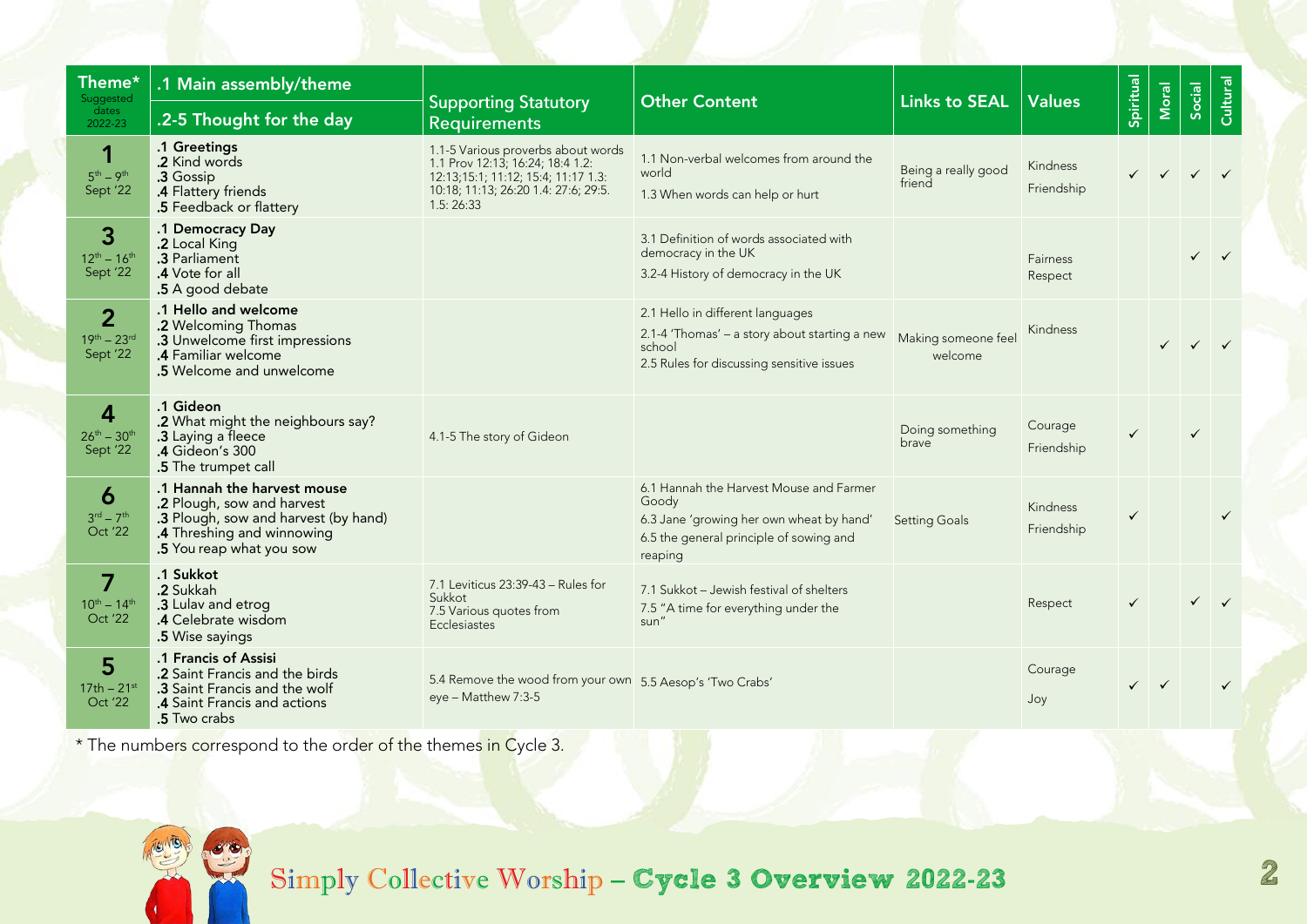| Theme*<br>Suggested<br>dates                            | .1 Main assembly/theme<br>.2-5 Thought for the day                                                                                             | <b>Supporting Statutory</b>                                                                                                                                                   | <b>Other Content</b>                                                                                                       | Links to SEAL Values          |                                      | Spiritual    | Moral | Social                    | Cultural     |
|---------------------------------------------------------|------------------------------------------------------------------------------------------------------------------------------------------------|-------------------------------------------------------------------------------------------------------------------------------------------------------------------------------|----------------------------------------------------------------------------------------------------------------------------|-------------------------------|--------------------------------------|--------------|-------|---------------------------|--------------|
| 2022-23<br>9<br>$31st Oct -$<br>4 <sup>th</sup> Nov '22 | .1 Off with a bang!<br>.2 Firework facts<br>.3 Firework world records<br>.4 A sparkling fact<br><b>.5</b> The fireworks code                   | <b>Requirements</b>                                                                                                                                                           | 9.1 History and development of Fireworks<br>9.3 Facts about sparklers and safety tips<br>when using them                   |                               | Joy                                  |              |       |                           |              |
| 10<br>$7^{th} - 11^{th}$<br><b>Nov '22</b>              | .1 Truce (Remembrance)<br>2 Giving peace<br>3 Peaceful actions<br>A Peace belongs to all of us<br>.5 Blessed are the peacemakers               | 10.2 May the Lord of peace give<br>you peace - 2 Thessalonians 3:16<br>10.3 If you want to enjoy life 1<br>Peter 3:10-11<br>10.3 Blessed are the peacemakers -<br>Matthew 5:9 | 10.1 Brief background to WW1                                                                                               | Getting on and<br>falling out | Respect<br>Peace<br>Liberty          |              |       | $\checkmark$ $\checkmark$ |              |
| 8<br>$14^{th} - 18^{th}$<br><b>Nov '22</b>              | .1 Mr Everest<br>.2 Radhanath Sickdhar<br>.3 Edmund Hillary and Tenzig Norgay<br>.4 Altitude<br>.5 Team work                                   |                                                                                                                                                                               | 8.1 Highest mountains in the home nations &<br>a short biography of Sir George Everest                                     | <b>Setting Goals</b>          | Determination<br>Teamwork            |              |       |                           |              |
| 11<br>$21^{st} - 25^{th}$<br>Nov '22                    | .1 Pack up your troubles<br>.2 SS Laurentic<br>.3 Troubles<br>.4 Lamentations<br>.5 Packing up the right troubles                              | 11.4 Opening verses from the book<br>of Lamentations                                                                                                                          | 11.1,2,3,4,5 Story of the 1915 song 'Pack up<br>your Troubles'<br>Search of SS Laurentic's Gold                            |                               | Courage<br>Determinat<br>ion Liberty |              |       |                           |              |
| 13<br>$28^{th}$ Nov -<br>$2nd$ Dec '22                  | .1 The ladybird and Our Lady<br>.2 Ladybird's spots of joy<br>.3 What's in a name?<br>4 Kind words bring life<br>.5 Prince of peace            | 13.1 Mary and Elizabeth - Luke<br>1:26-38 & Isaiah 9:6-7<br>13.2 Mary - Luke 1:39-45 & 48<br>13.4 Kind words bring life -<br>Proverbs 15:4                                    | 13.2 Seven Joys and Seven Sorrows of Mary                                                                                  | Getting on and<br>falling out | Kindness<br>Peace<br>Forgiveness     | $\checkmark$ |       |                           |              |
| 14<br>$5th - 9th$<br>Dec '22                            | .1 Peace on earth and goodwill to men<br>.2 Goodwill to all<br>.3 Inner peace on Earth<br>.4 Peace on Earth and peace in here!<br>.5 Peace out | 14.1 The Shepherds account of the<br>Nativity                                                                                                                                 | 14.3 Devices can mess with our body's<br>natural rhythm<br>14.4 'Benefits of' and 'how to take a time<br>out' also in 14.5 | Getting on and<br>falling out | Friendship<br>Peace                  | $\checkmark$ |       |                           |              |
| 15<br>$12^{th} - 16^{th}$<br>Dec '22                    | .1 Nativity art<br>.2 Mary<br>.3 Joseph<br>.4 Shepherds<br>.5 Wise Men                                                                         | Various pieces of fine art are<br>suggested to explore the themes of<br>the Nativity                                                                                          |                                                                                                                            |                               | Joy                                  | $\checkmark$ |       |                           | $\checkmark$ |

\* The numbers correspond to the order of the themes in Cycle 3.



#### Simply Collective Worship – Cycle 3 Overview 2022-23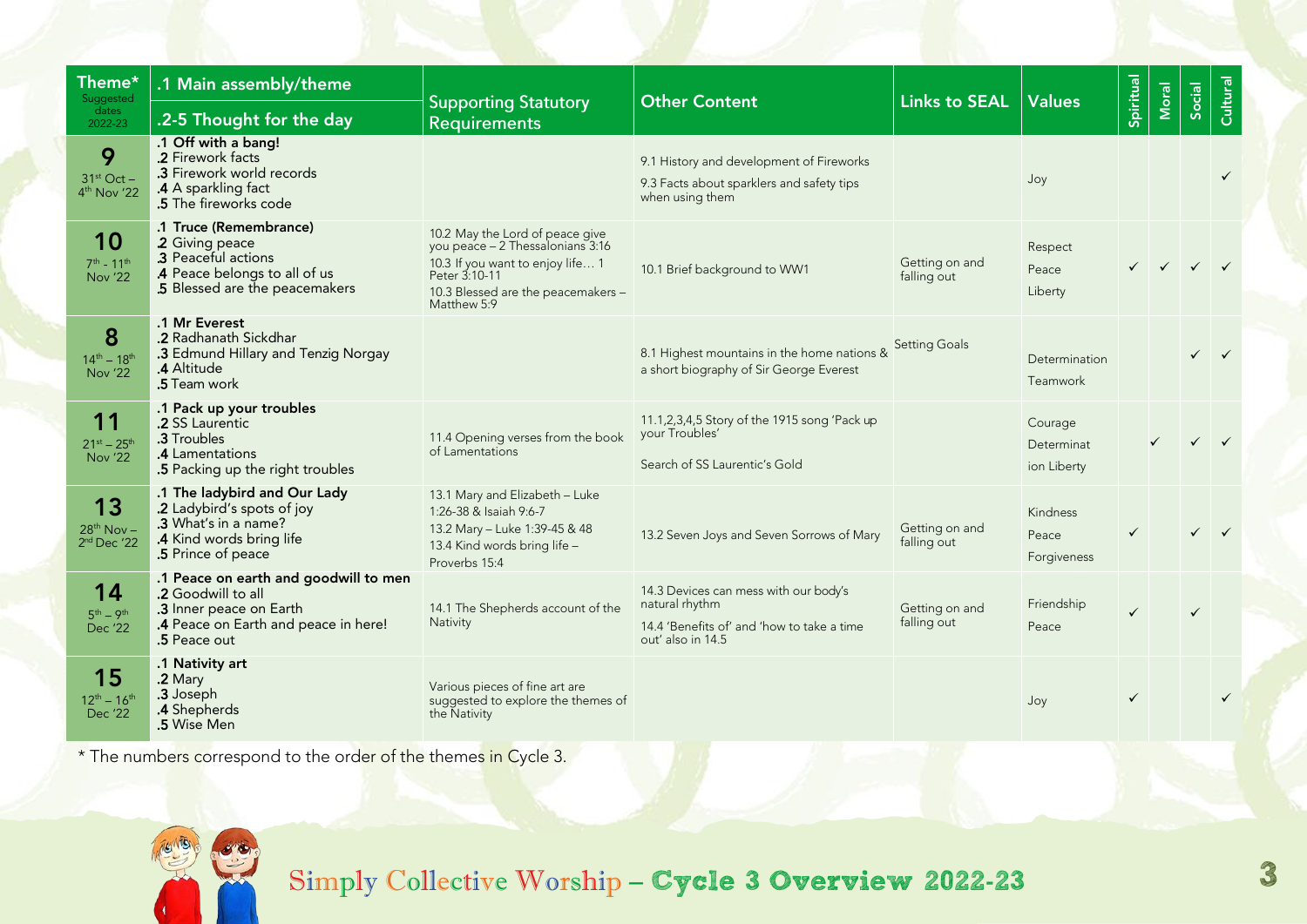| Theme*<br>Suggested                   | .1 Main assembly/theme                                                                                                                           | <b>Supporting Statutory</b>                                                                                                                                   | <b>Other Content</b>                                                                                                | <b>Links to SEAL</b>                                   | <b>Values</b>                      | Spiritual    | Moral                                  | Social       | Cultural |
|---------------------------------------|--------------------------------------------------------------------------------------------------------------------------------------------------|---------------------------------------------------------------------------------------------------------------------------------------------------------------|---------------------------------------------------------------------------------------------------------------------|--------------------------------------------------------|------------------------------------|--------------|----------------------------------------|--------------|----------|
| dates<br>2022-23                      | .2-5 Thought for the day                                                                                                                         | <b>Requirements</b>                                                                                                                                           |                                                                                                                     |                                                        |                                    |              |                                        |              |          |
| 16<br>$2nd - 6th$<br>Jan '23          | .1 Traditional New Year<br>2 England<br>3 Ireland<br><b>4 Scotland</b><br>.5 Wales                                                               |                                                                                                                                                               | New year's traditions from:<br>16.1 around the world<br>16.2 England<br>16.3 Ireland<br>16.4 Scotland<br>16.5 Wales | Setting and achieving<br>qoals                         | Joy                                | $\checkmark$ |                                        | $\checkmark$ |          |
| 17<br>$9^{th} - 13^{th}$<br>Jan '23   | .1 Resolution Resolve<br>.2 The path<br>.3 The rocky soil<br>.4 The thorns<br>.5 The good soil                                                   | 17.1-5 Parable of the sower -<br>Matthew 13:1-23                                                                                                              |                                                                                                                     | Setting and achieving<br>qoals                         | Determination                      | $\checkmark$ | $\checkmark$                           | $\checkmark$ |          |
| 19<br>$16^{th} - 20^{th}$<br>Jan '23  | .1 Martin Luther King<br>.2 Sticks and stones<br>.3 The tongue<br>.4 Stephen and Georgia<br>.5 Gossip                                            | 19.2 Thoughtless words -<br>Proverbs 12:13<br>19.3 Power of the tonque<br>$-James$ 3:3-6<br>19.5 Ensure your<br>servant's well- being -<br>Psalms 119:121-122 | 19.1 The account of Rosa Parks<br>and a short biography of MLK<br>19.4 Story of Stephen and<br>Georgia              | Resilience - bouncing<br>back or maintaining<br>effort | Resilience<br>Fairness             | $\checkmark$ |                                        | $\checkmark$ |          |
| 18<br>$23^{rd} - 27^{th}$<br>Jan '23  | .1 Resolution Foundation<br>.2 The wise builder<br>.3 The foolish builder<br>.4 Parable of the wise piano player<br>.5 Practise makes perfect    | 18.1 Parable of the wise and<br>foolish builders - Matthew 7:27-<br>27                                                                                        | 18.1 & 4 Parable of the<br>wise and foolish piano<br>players                                                        | Resilience - bouncing<br>back or maintaining<br>effort | Determination                      |              | $\checkmark$ $\checkmark$ $\checkmark$ |              |          |
| 20<br>$30th$ Jan $-$<br>3rd Feb '23   | .1 Wellbeing Resolution<br>.2 Well-being checklist<br>.3 Well-being checklist<br>.4 In thought, word and deed<br>.5 Community of well-being      | 20.1 Ensure your servant's well-<br>being - Psalms 119:121-122<br>20.5 Encourage and build up -<br>Thessalonians 5:11                                         | 20.2-3 Well-being checklist                                                                                         | Waiting for what they<br>want, persistence             | Happiness<br>Peace                 | $\checkmark$ |                                        | $\checkmark$ |          |
| 12<br>$6^{th}$ - $10^{th}$<br>Feb '23 | .1 The power of a few letters<br>.2 Team work doesn't just happen<br>.3 Helping a team work<br>.4 Listening<br>.5 Two's company, three's a crowd | 12.3 Two people are better off<br>than one - Ecclesiastes 4:9-10                                                                                              | 12.1 History of 'our alphabets'                                                                                     | Working collaboratively                                | Friendship<br>Respect<br>Democracy |              |                                        |              |          |
| 21<br>$13^{th} - 17^{th}$<br>Feb '23  | .1 Lenten tradition<br>.2 Omelette day<br>.3 King cake<br>.4 Dia de la Samaritana<br>.5 Celebration through action                               |                                                                                                                                                               | 21.1 History of the pretzel                                                                                         |                                                        | Forgiveness                        |              |                                        | $\checkmark$ |          |

\* The number<mark>s corre</mark>spond to the order of the themes in Cycle 3.



Simply Collective Worship – Cycle 3 Overview 2022-23 4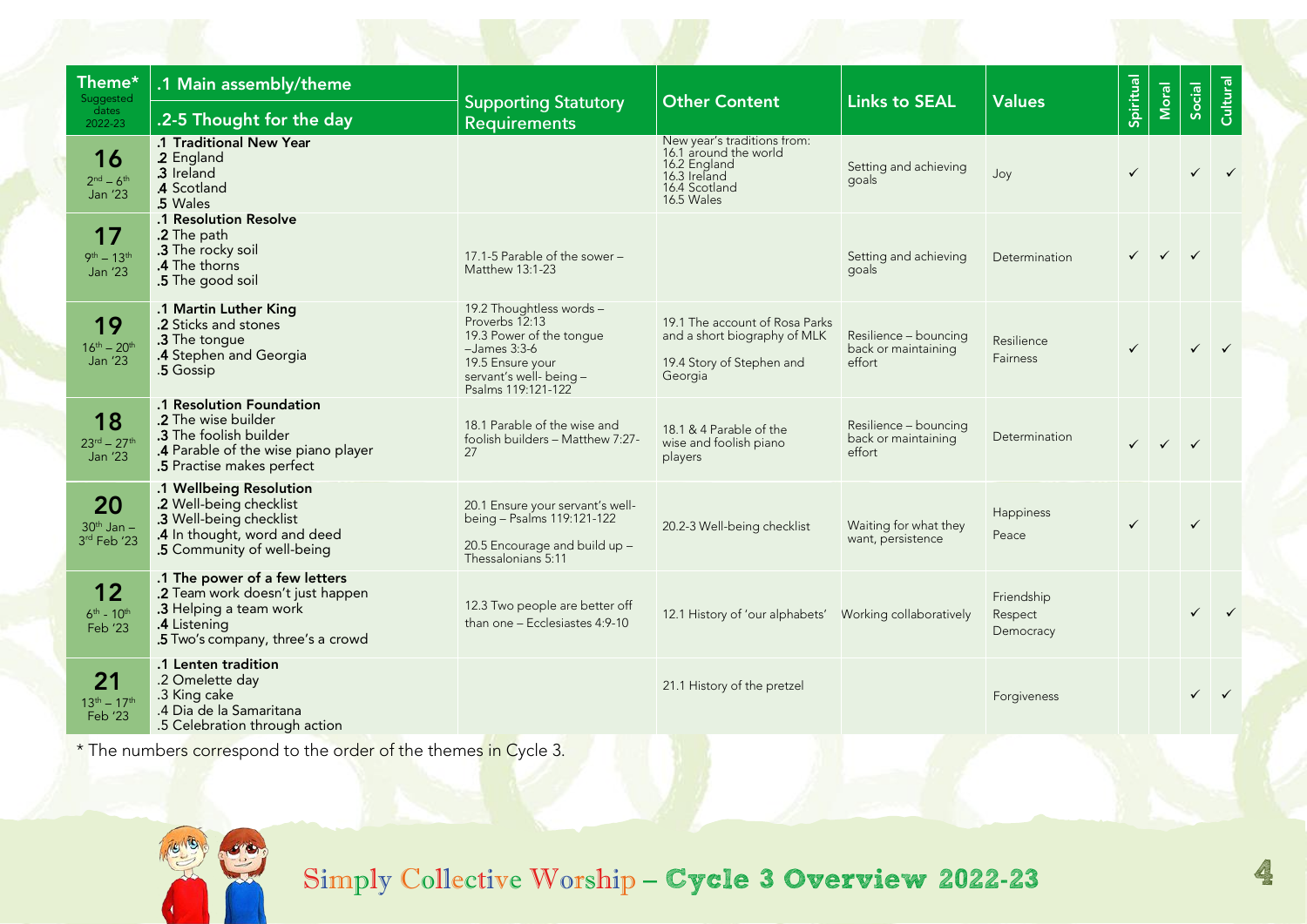| Theme*<br>Suggested                         | .1 Main assembly/theme                                                                                                                                            | <b>Supporting Statutory</b>                                                                                                                                       | <b>Other Content</b>                                                       | <b>Links to SEAL</b>                         | <b>Values</b>               | Spiritual    | Moral        | Social | <b>Cultural</b> |
|---------------------------------------------|-------------------------------------------------------------------------------------------------------------------------------------------------------------------|-------------------------------------------------------------------------------------------------------------------------------------------------------------------|----------------------------------------------------------------------------|----------------------------------------------|-----------------------------|--------------|--------------|--------|-----------------|
| dates<br>2022-23                            | .2-5 Thought for the day                                                                                                                                          | <b>Requirements</b>                                                                                                                                               |                                                                            |                                              |                             |              |              |        |                 |
| 22<br>27th Feb - 3rd<br><b>Mar '23</b>      | .1 Dewi Sant (St David)<br>.2 "Do the little things"<br>.3 Can you be trusted with very little?<br>.4 Can you be trusted with the small things?<br>.5 Celebration | 22.2 Do not despise the day of<br>small beginnings - Zechariah 4:10<br>22.3 Whoever can be trusted -<br>Luke 16:10                                                | 22.1 Definitions of Britain, UK and<br><b>British Isles</b>                | Doing something to<br>be proud of            | Joy<br>Friendship           |              |              |        |                 |
| 23<br>$6^{th} - 10^{th}$<br><b>Mar '23</b>  | .1 Balaam's anger issues<br>2 Calm people aren't easily angered<br>.3 Calm people say nice things<br>4 Patience brings peace<br>.5 A wise person can cool it      | 23.1 Account of Balaam's and his<br>donkey<br>Proverbs about anger:<br>23.2 Proverbs 19:11<br>23.3 Proverbs 15:1<br>23.4 Proverbs 15:18<br>23.5 Proverbs 29:11    |                                                                            | Stopping and<br>thinking when we're<br>angry | Peace                       |              | $\checkmark$ |        |                 |
| 25<br>$13^{th} - 17^{th}$<br><b>Mar '23</b> | .1 St Patrick - bouncing back<br>.2 The king and the fire festival<br>.3 St Patrick drives the snakes from Ireland<br>4 The Shamrock<br>.5 Practise setbacks      | 25.5 Facing trials - James 1:1-2                                                                                                                                  | 25.1 Izzy Weall -schools national<br>trampolining disability champion 2016 | Responding in an<br>assertive way            | Determination<br>Friendship |              |              |        |                 |
| 26<br>$20^{th} - 24^{th}$<br>Mar '23        | .1 Water day<br>.2 Walking for water<br>.3 Drinking dirty water<br>.4 Kofi<br>.5 Safe Water                                                                       |                                                                                                                                                                   | 26.2 Short biography of Thomas<br>Hawksley                                 |                                              | Respect<br>Fairness         |              | $\checkmark$ |        |                 |
| 27<br>$27^{th} - 31^{st}$<br><b>Mar '23</b> | .1 Easter art<br>.2 Triumphal entry<br>.3 The Last Supper<br>.4 Jesus is arrested/crucifixion<br>.5 Resurrection                                                  | Various pieces of fine art are<br>suggested to explore the events<br>that took place during Holy-week<br>- the week before (and including)<br>Jesus' resurrection |                                                                            |                                              | Forgiveness                 | $\checkmark$ |              |        | $\checkmark$    |

\* The numbers correspond to the order of the themes in Cycle 3.

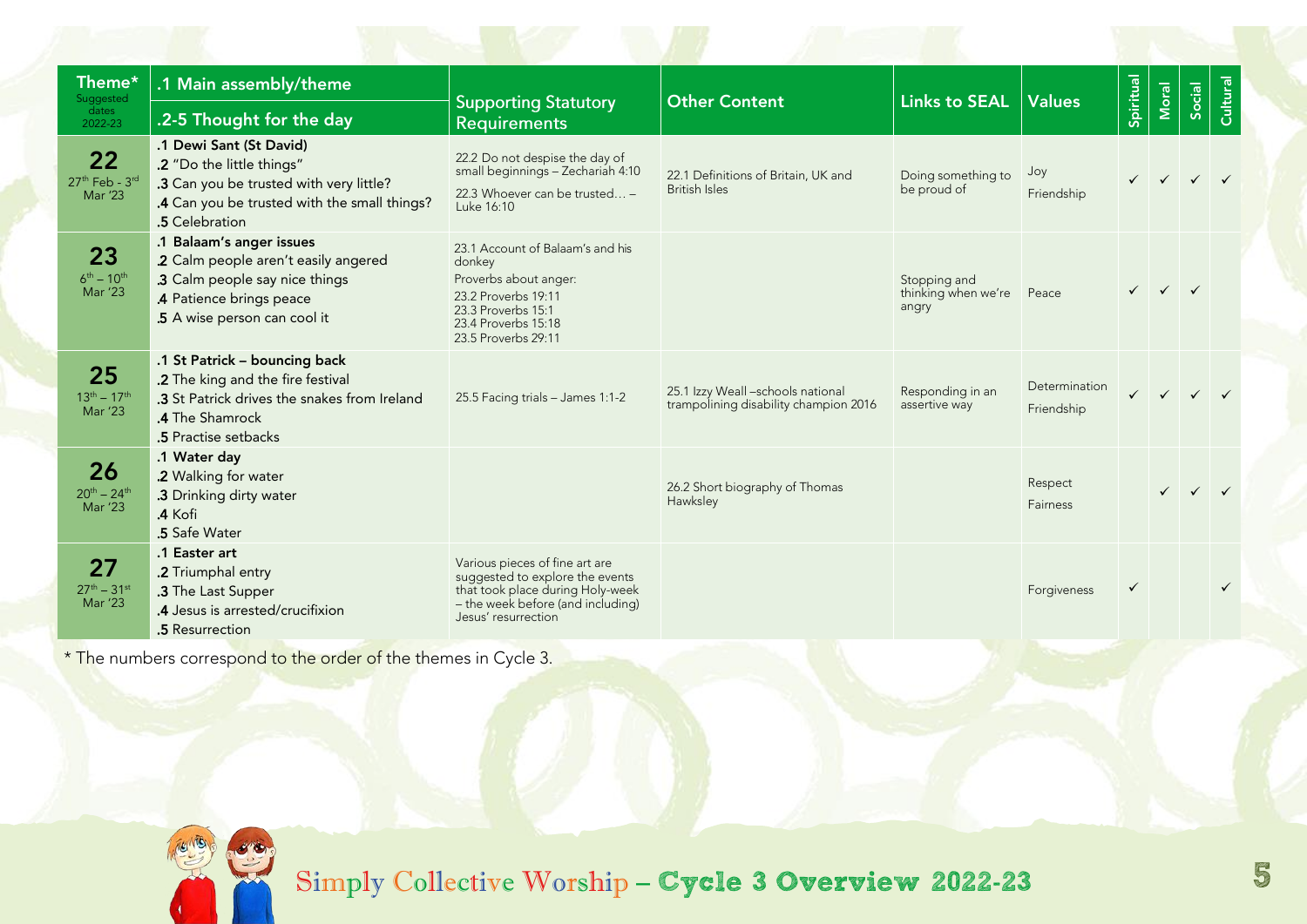| Theme*<br>Suggested<br>dates<br>2022-23    | .1 Main assembly/theme<br>.2-5 Thought for the day                                                                                                   | <b>Supporting Statutory   Other Content</b><br><b>Requirements</b>                                                  |                                                                                                                                                              | <b>Links to SEAL</b>                               | <b>Values</b>              | Spiritual    | Moral                                  | Social                                 | Cultural     |
|--------------------------------------------|------------------------------------------------------------------------------------------------------------------------------------------------------|---------------------------------------------------------------------------------------------------------------------|--------------------------------------------------------------------------------------------------------------------------------------------------------------|----------------------------------------------------|----------------------------|--------------|----------------------------------------|----------------------------------------|--------------|
| 24<br>$17^{th} - 21^{st}$<br>Apr '23       | .1 Easier isn't always easy<br>.2 Others find it easier<br>.3 Practise<br>.4 Resilient mistake<br>.5 Comfort zone                                    |                                                                                                                     | 24.1 Even the English coordinator<br>needs to practice her/his reading<br>24.5 Poem 'My Comfort Zone'                                                        | Good to be me                                      | Determination<br>Courage   |              |                                        |                                        |              |
| 28<br>$24^{th} - 28^{th}$<br>Apr '23       | .1 Horology<br>.2 The church bell<br>.3 The minaret and the muezzin<br>.4 Time around the world<br>.5 Thinking time                                  |                                                                                                                     | 28.1 Development of clocks                                                                                                                                   |                                                    | Determination              |              |                                        | $\checkmark$                           | $\checkmark$ |
| 29<br>$1^{st} - 5^{th}$<br>May '23         | .1 John Harrison<br>.2 Time for a change<br>.3 Horology hero<br>.4 An unsolvable problem<br>.5 Be inspired!                                          |                                                                                                                     | 29.1-4 Biography of John Harrison                                                                                                                            | Being a good friend                                | Determination              |              |                                        | $\checkmark$                           | $\checkmark$ |
| 30<br>$8^{th} - 12^{th}$<br><b>May '23</b> | .1 The Golden Rule<br>.2 The priest<br>.3 The good Samaritan<br>.4 Love thy neighbour - tolerance<br>.5 How can we love our neighbour?               | 30.1 Love your neighbour -<br>Leviticus 19:17<br>30.1-3 Parable of the Good<br>Samaritan                            | 30.1 Golden Rule in a variety of belief systems<br>30.4 Reference to the 2017 Manchester terror<br>attack<br>30.5 Song Lyrics - When I needed a<br>neighbour | Helping someone<br>who is feeling sad or<br>lonely | Respect<br>Rule of Law     | $\checkmark$ | $\checkmark$ $\checkmark$ $\checkmark$ |                                        |              |
| 31<br>$15^{th} - 19^{th}$<br>May '23       | .1 Buddha Day<br>.2 Heaven and hell<br>.3 Buddhist proverbs - words<br>.4 Buddhist proverbs - happiness and anger<br>.5 Buddhist proverbs - learning |                                                                                                                     | 31.1 Biography of Siddhartha Gautama (The<br>Buddha)                                                                                                         | Changing an unfair<br>situation                    | Respect<br><b>Fairness</b> | $\checkmark$ | $\checkmark$                           | $\checkmark$                           |              |
| 33<br>$22^{nd} - 26^{th}$<br>May '23       | .1 Shavuot<br>.2 Lighting of the candles<br>.3 Reading the Torah<br>.4 The Ten Commandments<br>.1 Respect Tradition                                  | 33.1-5 Moses, the<br>Passover, the Exodus<br>and the Ten<br>commandments<br>33.5 Obeying the law -<br>Proverbs 28:7 | 33.1 Jewish festival of Shavuot                                                                                                                              | Coping with<br>unexpected<br>change                | Respect                    |              |                                        | $\checkmark$ $\checkmark$ $\checkmark$ |              |

\* The numbers corr<mark>espond to the order of the themes in Cycle 3.</mark>



#### Simply Collective Worship – Cycle 3 Overview 2022-23 6